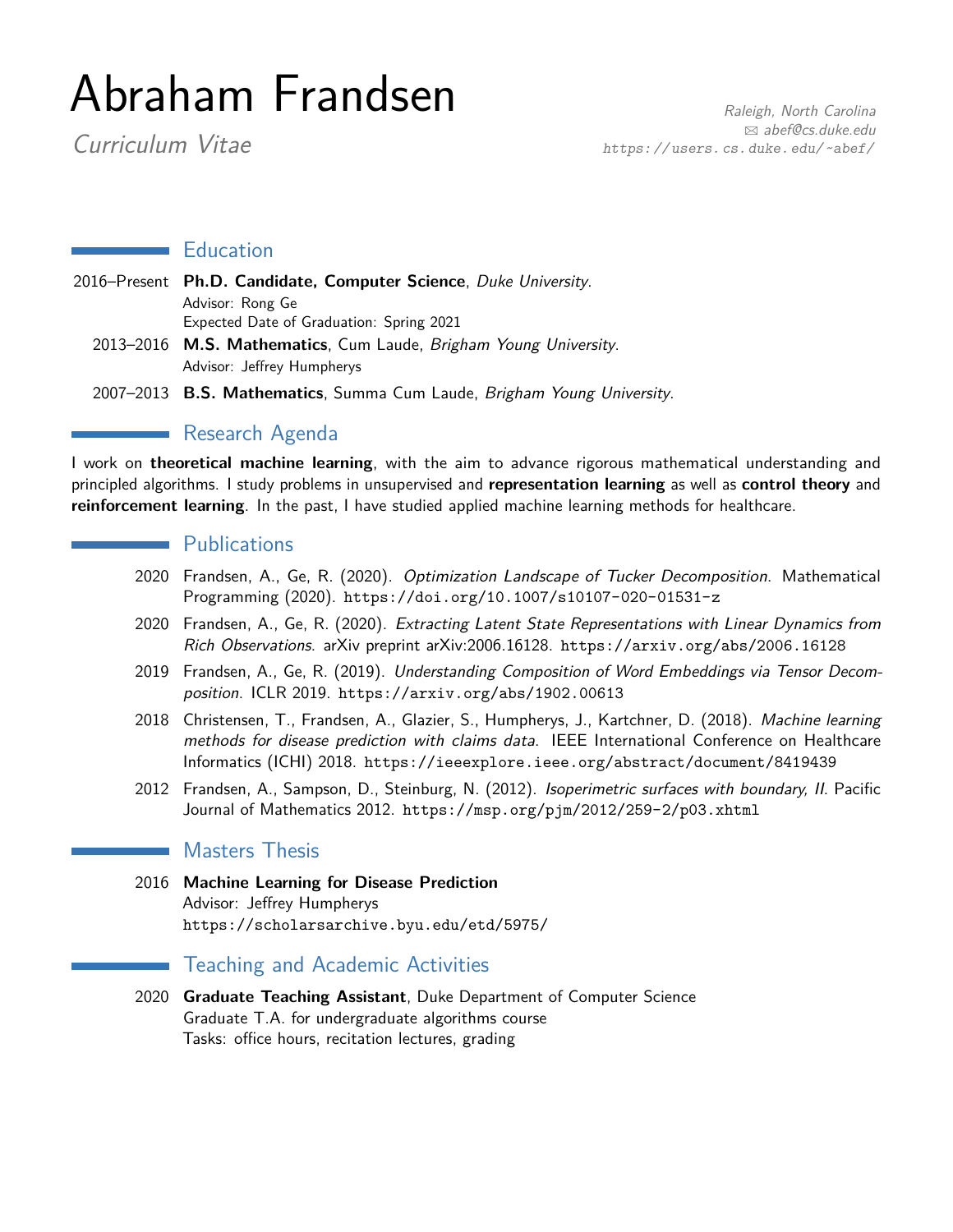- 2019 **Special Year on Optimization, Statistics, and Machine Learning**, Institute for Advanced Study Student visitor to the program for Fall 2019 Participated in workshops, seminars, and working group discussions with experts in theoretical machine learning
- 2019 **International Conference on Learning Representations (ICLR) 2019**, New Orleans, Louisiana Presented poster for "Understanding Composition of Word Embeddings via Tensor Decomposition"
- 2017 **Simons Institute Workshop on Representation Learning**, Berkeley, California Participant in week-long workshop with other scholars in the area of representation learning and machine learning
- 2017 **Graduate Teaching Assistant**, Duke Department of Computer Science Head graduate T.A. for undergraduate algorithms course Tasks: office hours, recitation lectures, grading, helped improve lecture notes Received **Outstanding Teaching Award**
- 2016 **Graduate Teaching Assistant**, Duke Department of Computer Science Graduate T.A. for graduate machine learning course Tasks: office hours, recitation lectures, grading, helped create assignments and exams
- 2015 **NeurIPS 2015 Workshop on Machine Learning for Healthcare**, Montreal, Canada Presented poster on Master's Thesis: Machine Learning for Disease Prediction
- 2013-2016 **Curriculum Development**, BYU Department of Mathematics Critical team member in developing the Applied and Computational Math Emphasis program. On this team, I helped shape the curriculum for a four-semester track in the math program. I created many lab assignments on a variety of topics in applied math and machine learning, and edited sections of textbook manuscripts.
- 2013-2016 **Graduate Teaching Assistant**, BYU Department of Mathematics T.A. for multiple semesters for the Applied and Computational Math program Received **Outstanding Teaching Award**
	- 2011 **Summer Research Experience for Undergraduates in Mathematics**, BYU Conducted collaborative research on non-Euclidean geometry, award-winning presentation at 2011 Math Fest Conference in Lexington, Kentucky
- 2008-2012 **Math Lab Teaching Assistant**, BYU Department of Mathematics Worked as a lab T.A. for multiple semesters, helping hundreds of students in several undergraduate math courses

## Professional Activities

- 2019 **AAAI-20**, Program Committee Member
- 2019 **NeuIPS 2019**, Reviewer
- 2019 **ICML 2019**, Reviewer

## **Work**

- 2020 **Amazon Applied Science Intern**
- 2019 **Geometric Data Analytics Intern**, Durham, North Carolina Collaborated on developing new featurization techniques for sequential data Environment: Python (NumPy, pandas, scikit-learn), git